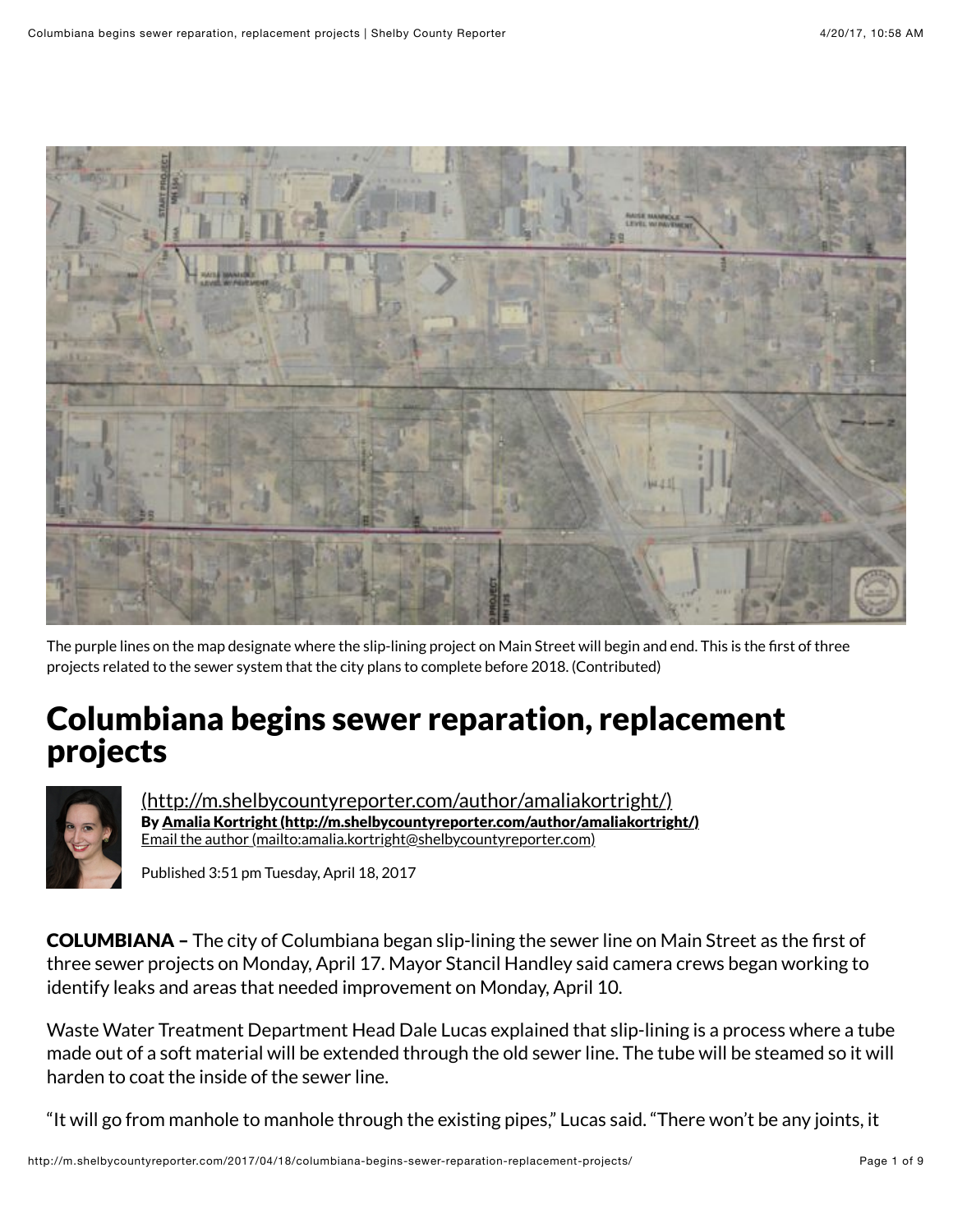will be one continuous pipe."



Once the slip-lining process is complete on the main sewer line on Main Street, lateral lines from every residence and business on Main Street will also be slip-lined.

"This is to keep the streets from being expedited. About 200 lateral lines will be slip-lined," Lucas said.

Handley said motorists can expect delays in the area, but traffic should be able to move through Main Street at all times.

"It's going to disrupt very little traffic. The crews are only blocking one lane at a time, but we should never shut down the whole street," Handley said. "The contractor agreed that if it does become an issue, they will work from 6 p.m. to 6 a.m. so as to not disrupt us."

Handley also said there should be no related sewage issues at any of the buildings on Main Street.

The city contracted with BLD Services, LLC, of Kenner, Louisiana, to complete the first project.

The city also plans to replace the trunk sewer line that spans from Alabama 70 to Alabama 25 with a 24 inch pipe, which will connect to the new pump station at the Columbiana Environmental Services plant that the city is also planning to build. There are also plans to extend the sewer line behind the old Elastic Corporation building to accommodate future development.

 $\mathbb{D}$ 

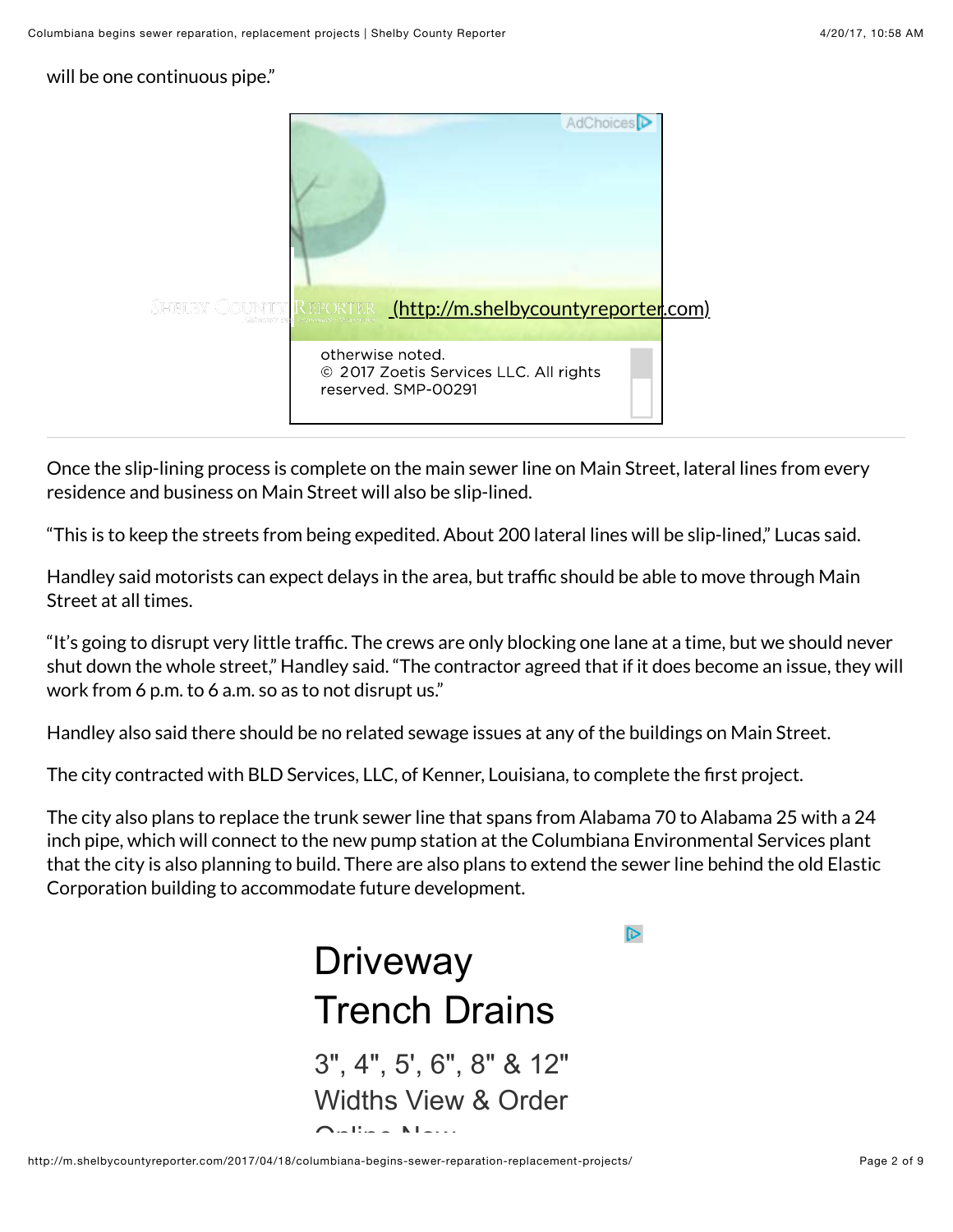## Online Now

stores.drainageproducts.us



The city received a Community Development Block Grant from the state to repair sewer lines on Collins, Butler, Depot, West Sterrett and Hughes streets.

"We are very grateful and thankful for this grant," Handley said.

Handley said the projects are necessary to keep Columbiana's sewer system as functional and clean as possible.

"A lot of our sewer lines are still terra cotta pipes. Over time, they tend to crush and allow ground water in them. The city is treating a lot more water than they need to be, because our sewer systems are so outdated. Some of the pipes we're using now were put in during the '30s and '40s," Handley said.



Print Article

# **FROM AROUND THE WEB tyreporter&utm\_medium=referral&utm\_content=autosized-generated-2r:autosized-generated-2r:) veporter&utm\_medium=referral&utm\_content=autosized-generated-2r:autosized-generated-2r:) preporter&utm\_medium=referral&utm\_content=autosized-generated-2r:autosized-generated-2r:)**

(http://try.dollarshaveclub.com/tab-desk-fmf/?utm\_medium=nat&utm\_source=tabo&utm\_campaign=fmf&utm\_content=desk)

### **Dollar Shave Club The Surprising Reason Behind Dollar Shave Club's Change**

(http://try.dollarshaveclub.com/tab-desk-fmf/?utm\_medium=nat&utm\_source=tabo&utm\_campaign=fmf&utm\_content=desk) (https://plarium.com/play/en/vikings/005\_village\_anim\_g?publisherID=boone-shelbycountyreporter&plid=101491&pxl=taboola\_fr)

### **Vikings: Free Online Game If you own a computer give this game a chance!**

(https://plarium.com/play/en/vikings/005\_village\_anim\_g?publisherID=boone-shelbycountyreporter&plid=101491&pxl=taboola\_fr) (https://www.lowermybills.com/lending/home-refinance/index.loan?sourceid=lmb-43259-89619&moid=65624&pkey1=booneshelbycountyreporter&pkey2=http%3A%2F%2Fcdn.taboolasyndication.com%2Flibtrc%2Fstatic%2Fthumbnails%2F1655caa54dabd 625k)

## **LowerMyBills How To Pay Down Your House At A Furious Pace If You Owe Less Than \$300-625k**

(https://www.lowermybills.com/lending/home-refinance/index.loan?sourceid=lmb-43259-89619&moid=65624&pkey1=booneshelbycountyreporter&pkey2=http%3A%2F%2Fcdn.taboolasyndication.com%2Flibtrc%2Fstatic%2Fthumbnails%2F1655caa54dabd 625k)

(https://article.everquote.com/?h1=startup&h2=brilliant\_company&auuid=ae27c76f-13d6-412a-9e0b-5b2e929976f1&&tid=584&id=584&subid=9999&dt=dup&utm\_medium=booneshelbycountyreporter&utm\_thumbnail=https%3A%2F%2Fstatic.evq1.com%2Fc6d67886-bc8d-488f-b797-f7dda896afe6.png)

## **EverQuote Insurance Quotes Huntsville, Alabama: This Brilliant Company Is Disrupting a \$200 Billion Industry**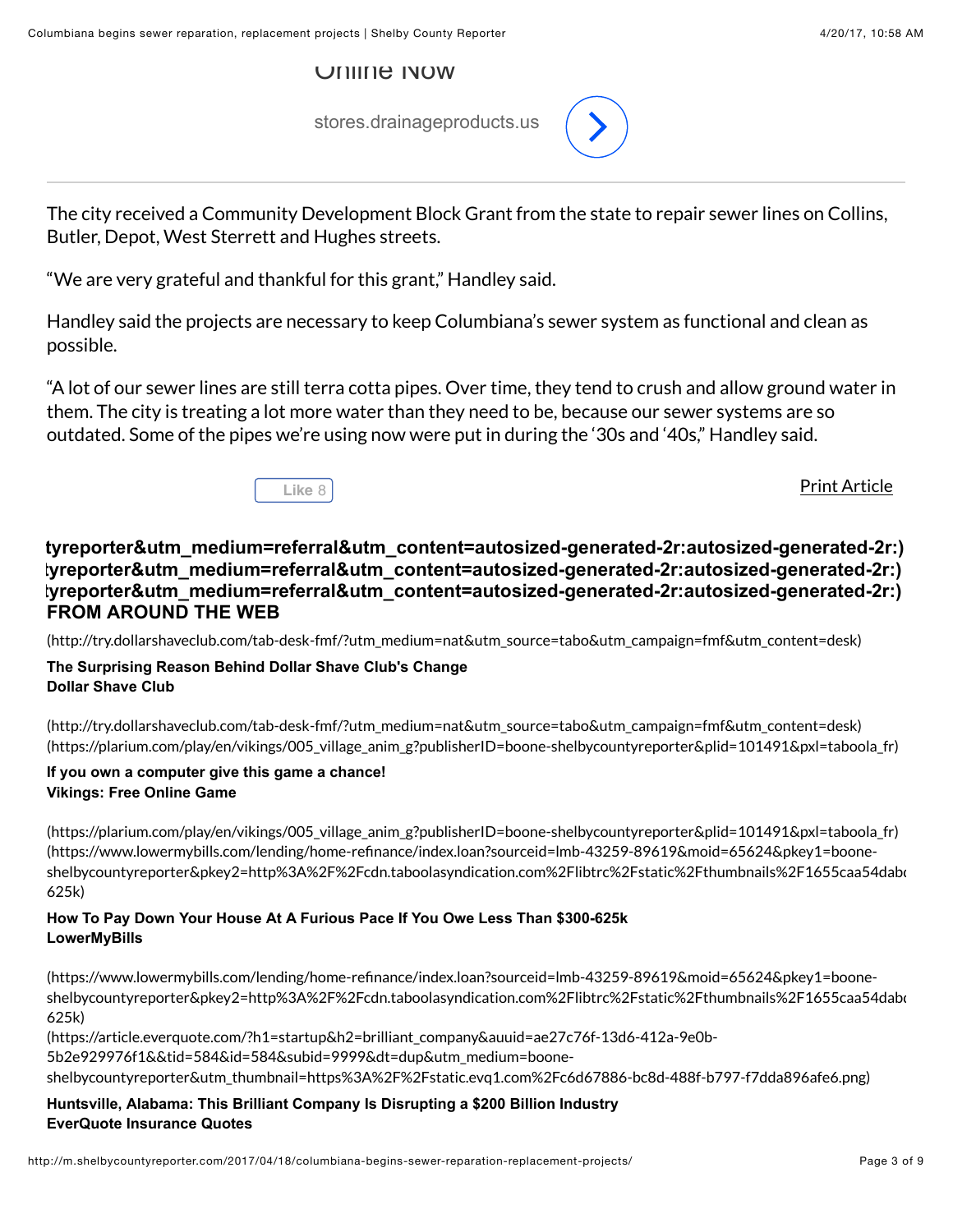(https://article.everquote.com/?h1=startup&h2=brilliant\_company&auuid=ae27c76f-13d6-412a-9e0b-

5b2e929976f1&&tid=584&id=584&subid=9999&dt=dup&utm\_medium=boone-

shelbycountyreporter&utm\_thumbnail=https%3A%2F%2Fstatic.evq1.com%2Fc6d67886-bc8d-488f-b797-f7dda896afe6.png)

(http://www.directexpose.com/wondered-what-happened-80s-stars/?

utm\_source=talas&utm\_campaign=Y\_TS\_DE\_US\_D\_80sWomen\_v1\_2303\_safe-

Elizabeth+Shue+Was+Gorgeous+in+the+80s..+But+What+She+Looks+Like+Today+is+Incredible-

http%3A%2F%2Fcdn.taboolasyndication.com%2Flibtrc%2Fstatic%2Fthumbnails%2Fe65aec6306266745f7dd230bd0167ae2.jpg&u shelbycountyreporter&utm\_medium=Y\_TS\_DE\_US\_D\_80sWomen\_v1\_2303\_safe)

## **Direct Expose Elizabeth Shue Was Gorgeous in the 80s.. But What She Looks Like Today is Incredible**

(http://www.directexpose.com/wondered-what-happened-80s-stars/? utm\_source=talas&utm\_campaign=Y\_TS\_DE\_US\_D\_80sWomen\_v1\_2303\_safe-Elizabeth+Shue+Was+Gorgeous+in+the+80s..+But+What+She+Looks+Like+Today+is+Incrediblehttp%3A%2F%2Fcdn.taboolasyndication.com%2Flibtrc%2Fstatic%2Fthumbnails%2Fe65aec6306266745f7dd230bd0167ae2.jpg&u shelbycountyreporter&utm\_medium=Y\_TS\_DE\_US\_D\_80sWomen\_v1\_2303\_safe) (https://plarium.com/play/en/stormfall/043\_pastoral\_anim\_2\_g?publisherID=booneshelbycountyreporter&plid=104569&pxl=taboola\_fr)

## **Stormfall: Free Online Game A New MMORPG You Won't Get Bored With. Click Here To Try!**

(https://plarium.com/play/en/stormfall/043\_pastoral\_anim\_2\_g?publisherID=booneshelbycountyreporter&plid=104569&pxl=taboola\_fr) (http://def.sptrkr.com/176e3eb4?utm\_source=Taboola&utm\_medium=booneshelbycountyreporter&utm\_campaign=DEF\_US\_D\_Taboola\_33596\_489464&utm\_content=37245288)

**We Can Guess Your Education Level With This Quiz Definition**

(http://def.sptrkr.com/176e3eb4?utm\_source=Taboola&utm\_medium=booneshelbycountyreporter&utm\_campaign=DEF\_US\_D\_Taboola\_33596\_489464&utm\_content=37245288) (https://www.peoplelooker.com/?utm\_source=taboola&utm\_medium=native&utm\_campaign=PL\_TB\_RON\_Desktop\_Mar17)

## **People Looker Locates Almost Anybody in Just Minutes PeopleLooker Subscription**

(https://www.peoplelooker.com/?utm\_source=taboola&utm\_medium=native&utm\_campaign=PL\_TB\_RON\_Desktop\_Mar17)

## **MORE FROM OUR PARTNERS WE RECOMMEND** source=boone-shelbycountyreporter&utm\_medium=referral&utm\_content=hybrid-text-links-2c:below-main-column-text:)

- **Top 21 Dogs That Don't Shed** (Dogtime) (http://dogtime.com/dog-health/general/4512-low-noshed-dogs-list? hop=1&utm\_source=taboola&utm\_medium=cpc&utm\_content
- **Alligator Crawls Out Of Louisiana Storm Drain** (Internal Links) (http://cbsloc.al/2opIpBU? utm\_source=taboola&utm\_medium=referral)
- **10 Best Weight Loss Tips** (Shape.com) (http://web.shape.com/10-best-weight-loss-tips/? utm\_campaign=10%20Best%20Weight%20Loss%20Tips&ut shelbycountyreporter&utm\_source=100111&utm\_content=1 {{CAMPAIGN}}&utm\_medium=boone-
- **Hoover hires city planner** (http://www.shelbycountyreporter.com/2017/04/18/hooverhires-city-planner/)
- **John Henry Haase** (http://m.shelbycountyreporter.com/2017/04/18/johnhenry-haase/)
- **The Branch at Mission Hills debuts new Easter drama** (http://m.shelbycountyreporter.com/2017/04/18/thebranch-at-mission-hills-debuts-new-easter-drama/)
- **Is Columbiana still 'home of Governor Robert Bentley?'**

(http://m.shelbycountyreporter.com/2017/04/13/iscolumbiana-still-home-of-governor-robert-bentley/)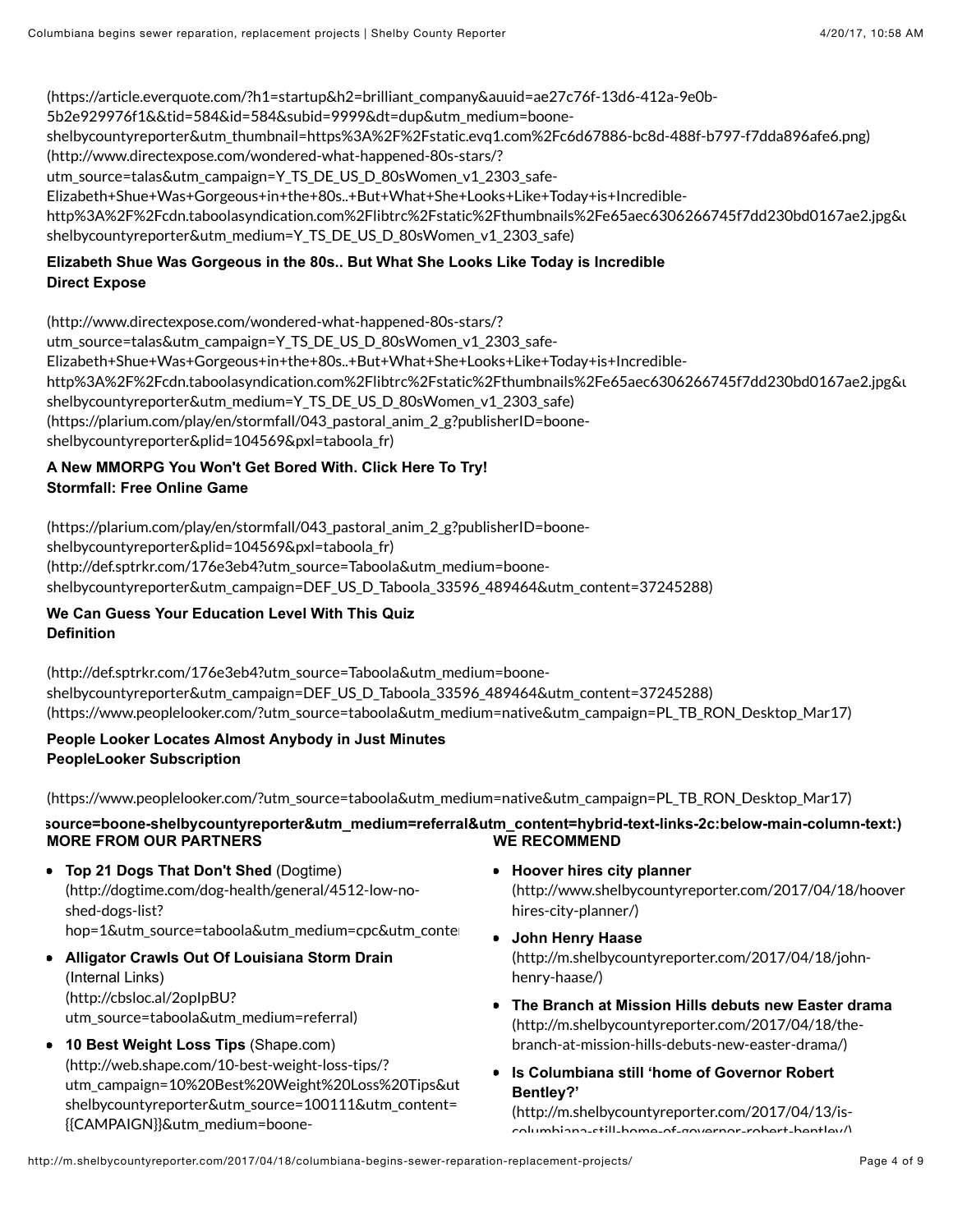shelbycountyreporter&utm\_source=100111&utm\_content=  $\{\{AD_1D\}\}\}\$ 

- **20 Healthy Recipes to Kickstart 2017 the Right Way** (inspiraholic.com) (http://inspiraholic.com/healthy-kick-start-2017/? utm\_source=taboola&utm\_term=booneshelbycountyreporter&utm\_content=http%3A%2F%2Fcdn.ta 20+Healthy+Recipes+to+Kickstart+2017+the+Right+Way&
- **Amazing Ways To Dress Up To Cocktail Party Event 2016 – iFashion Able** (iFashionAble) (http://www.ifashionable.info/cocktail-dresses-plus-size/? utm\_source=taboola&utm\_medium=cpc&utm\_campaign=tes

columbiana-still-home-of-governor-robert-bentley/)

**2017 Fire at the Foothills set for Saturday** (http://www.shelbycountyreporter.com/2017/04/18/2017 fire-at-the-foothills-set-for-saturday/)

box&utm\_source=boone-shelbycountyreporter&utm\_medium=referral&utm\_content=hybrid-text-links-2c:below-main-column-text:) box&utm\_source=boone-shelbycountyreporter&utm\_medium=referral&utm\_content=hybrid-text-links-2c:below-main-column-text:)

# **Ellen Shocks LGBT Community & Confirms She Is**

# **Moving On**

Many knew what Ellen's plan was, but no one expected it to leak like this....

## **Learn More**

Sponsored by **Celebritique**

|                        |                               | Report ad                |
|------------------------|-------------------------------|--------------------------|
| 0 Comments             | <b>Shelby County Reporter</b> | $\bigoplus$ Login $\tau$ |
| $\heartsuit$ Recommend | <b>Et</b> Share               | Sort by Best $\sim$      |
|                        | Start the discussion          |                          |

Be the first to comment.

#### **ALSO ON SHELBY COUNTY REPORTER**

# **Is Columbiana still 'home of Governor Robert Bentley?'**

# **Shelby County Drug Enforcement seizes 48 pounds of marijuana**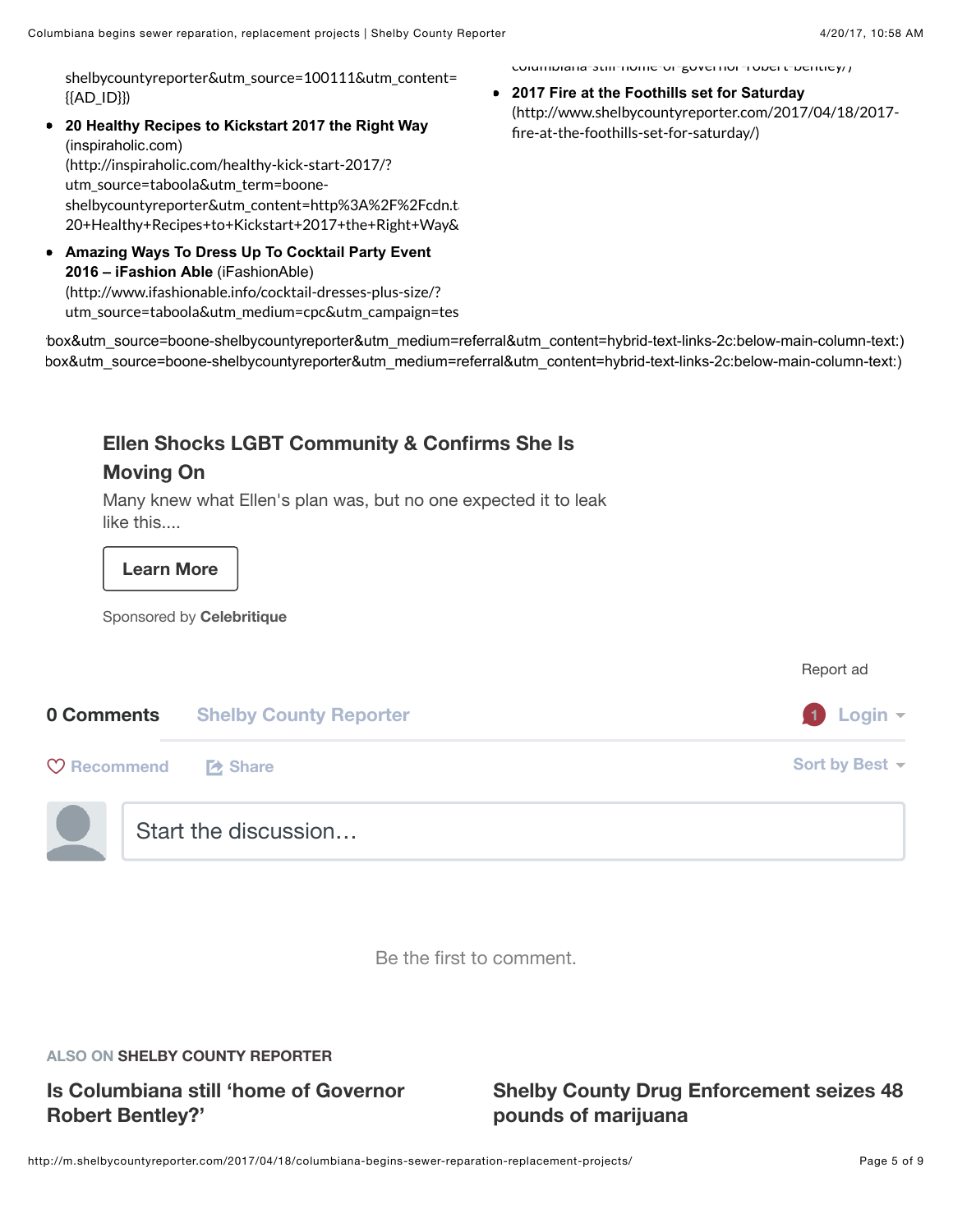#### 2 comments • 7 days ago•



**Tiger Hitt** — Handley said. In my opinion, theft and vandalism are worse crimes than what Bentley did." In my opinion …

# **Nation's oldest Zumba instructor teaches at Alabaster Senior Center**

1 comment • 2 months ago •



**marcogal** — Suanne is a life role model for everyone-young and those of us staying young. Glad she received the …

#### 1 comment • a month ago •



**Franklin** — If they have time to waste on plants then there is room to cut in their budget. What really happened in this …

# **No injuries reported after car struck by train**

1 comment • 2 months ago •



**marcogal** — Proof: stupid is as stupid does.

✉ **Subscribe** d **Add Disqus to your site Add Disqus Add** & **Privacy**



LATEST LOCAL NEWS UM set to host 'Comics of Alabama' (http://m.shelbycountyreporter.com/2017/04/20/um-set-to-host-comics-ofalabama/)

Alabaster Boy Scout retires flags collected through Eagle project (http://m.shelbycountyreporter.com/2017/04/20/alabaster-boy-scout-retiresflags-collected-through-eagle-project/)

Citywide choral concert set for April 27

(http://m.shelbycountyreporter.com/2017/04/20/citywide-choral-concert-setfor-april-27/)

Alabaster demolishes 2 abandoned structures (http://m.shelbycountyreporter.com/2017/04/20/alabaster-demolishes-2 abandoned-structures/)

City purchases property on Bearden Road (httn·//m.shelbycountyreporter.com/2017/04/19/city-purchases-property-on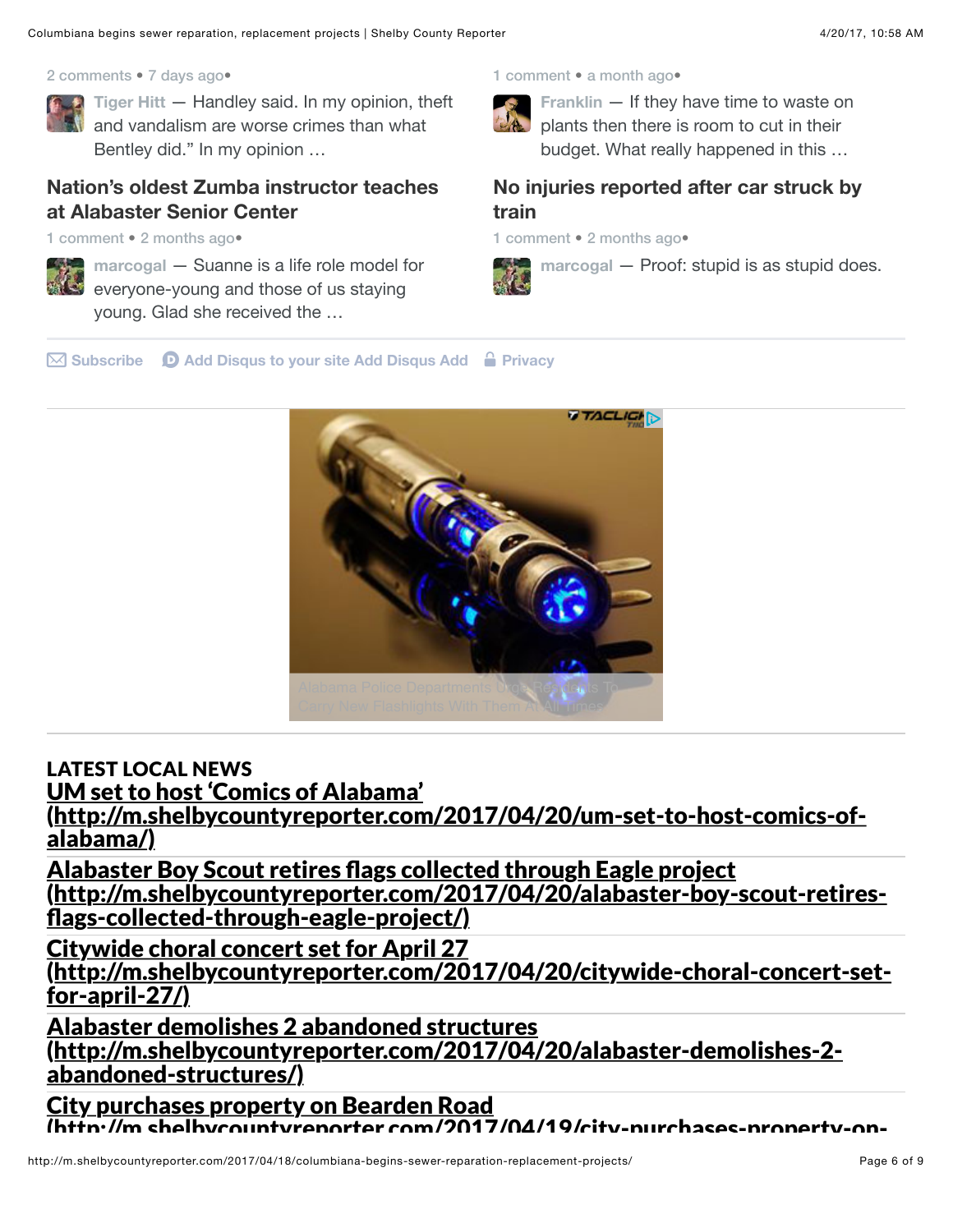(http://m.shelbycountyreporter.com/2017/04/19/city-purchases-property-onbearden-road/)

## More Local News **▸**

# POLL

Should Columbiana keep "Home of Gov. Robert Bentley" on its welcome signs?

Yes

No

Vote

View Results



LATEST SPORTS

Briarwood No. 1, five others in respective top 10

(http://m.shelbycountyreporter.com/2017/04/20/briarwood-no-1-five-othersin-respective-top-10/)

Final softball rankings feature five county teams (http://m.shelbycountyreporter.com/2017/04/20/final-softball-rankingsfeature-five-county-teams/)

Eagles take down rival Spain Park for 2nd time (http://m.shelbycountyreporter.com/2017/04/19/eagles-take-down-rivalspain-park-for-2nd-time/)

County continues to wow in latest boys soccer rankings (http://m.shelbycountyreporter.com/2017/04/19/county-continues-to-wow-inlatest-boys-soccer-rankings/)

A total of 7 girls soccer teams remain ranked (http://m.shelbycountyreporter.com/2017/04/19/a-total-of-7-girls-soccerteams-remain-ranked/)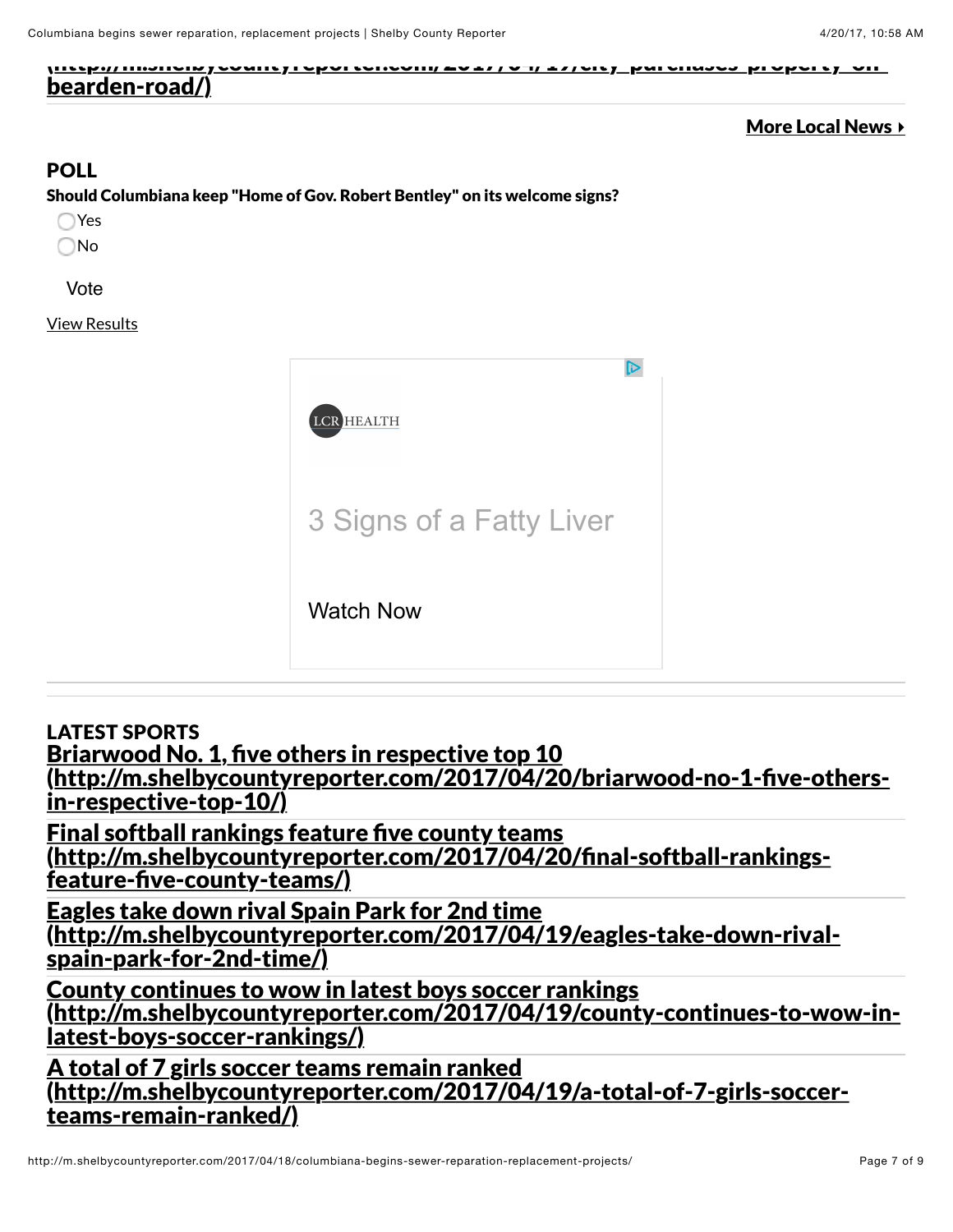# More Sports Stories **▸**



## **SECTIONS**

- Home (http://m.shelbycountyreporter.com)
- News (http://m.shelbycountyreporter.com/category/news/)
- > Sports (http://m.shelbycountyreporter.com/category/sports/)
- Opinion (http://m.shelbycountyreporter.com/category/opinion/)
- Lifestyles (http://m.shelbycountyreporter.com/category/lifestyles/)
- > Obits (http://m.shelbycountyreporter.com/category/obituaries/)
- Business (http://m.shelbycountyreporter.com/category/business/)
- Faith (http://m.shelbycountyreporter.com/category/faith/)
- Special Sections (http://m.shelbycountyreporter.com/special-sections/)

# **SERVICES**

- About Us (http://m.shelbycountyreporter.com/services/about-us/)
- Subscribe (http://m.shelbycountyreporter.com/services/subscribe/)
- Policies (http://m.shelbycountyreporter.com/services/policies/)
- Terms of use (http://m.shelbycountyreporter.com/services/policies/#termsofuse)
- Submit a news tip (http://m.shelbycountyreporter.com/services/submit-a-news-tip/)
- Submit a photo (http://m.shelbycountyreporter.com/services/submit-a-photo/)
- Submit a Birth (http://m.shelbycountyreporter.com/services/birth-announcement/)
- Submit a Birthday (http://m.shelbycountyreporter.com/services/birthday-announcement/)
- $>$  Submit an Engagement (http://m.shelbycountyreporter.com/services/engagement-announcement/)
- Submit a Wedding (http://m.shelbycountyreporter.com/services/wedding-announcement/)
- Submit an Anniversary (http://m.shelbycountyreporter.com/services/anniversary-announcement/)
- $>$  Submit a Classified Ad (http://m.shelbycountyreporter.com/submit-a-classified-advertisement)
- $>$  Sign up for Newsletter (http://visitor.r20.constantcontact.com/d.jsp? llr=uywwracab&p=oi&m=1101677681428&sit=a6tdaslcb&f=3d6f098f-3068-4642-a279-bd36d21d7682)
- Classifieds (http://ads.bninews.com/classifieds/shelby/)